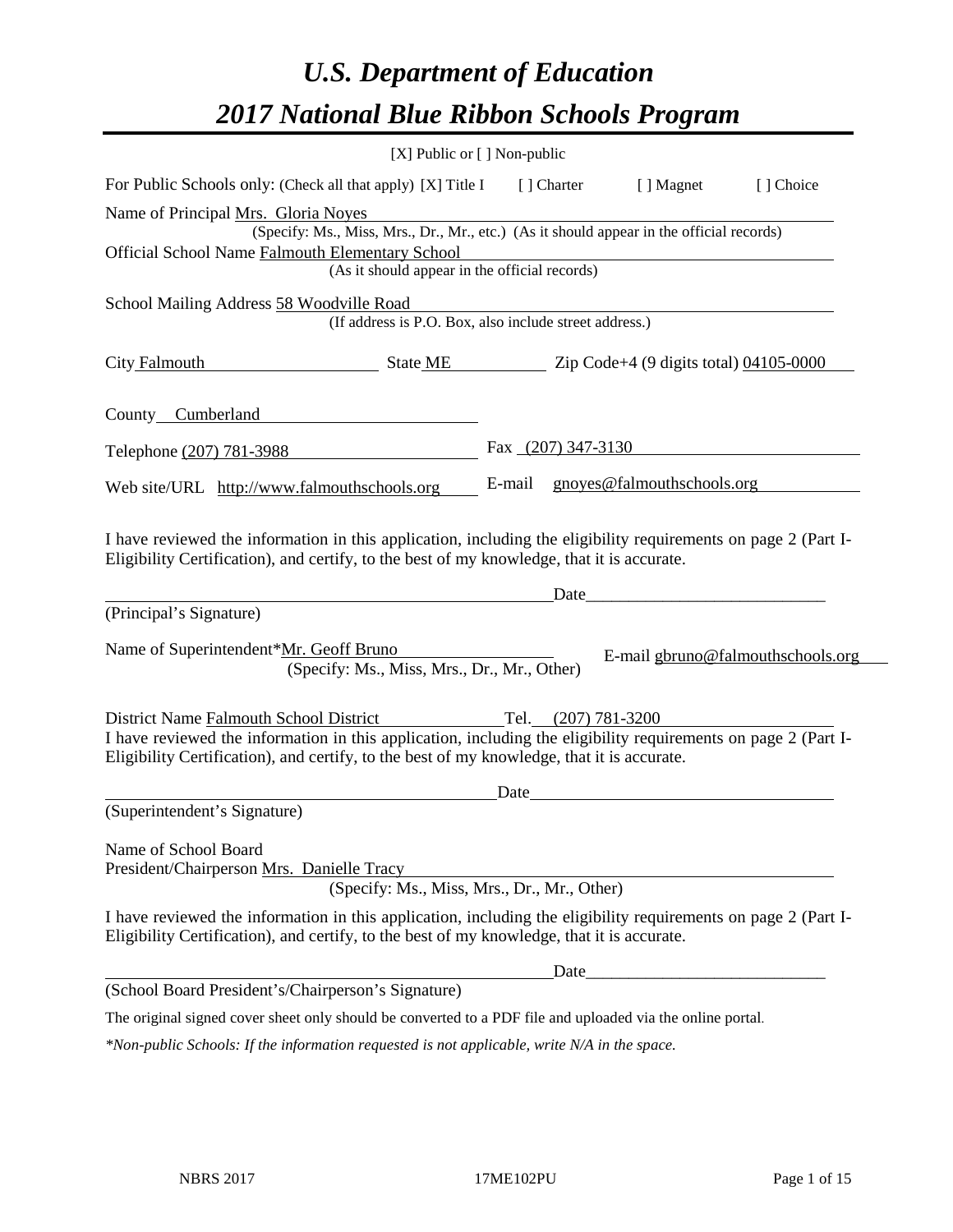The signatures on the first page of this application (cover page) certify that each of the statements below, concerning the school's eligibility and compliance with U.S. Department of Education and National Blue Ribbon Schools requirements, are true and correct.

- 1. The school configuration includes one or more of grades K-12. (Schools on the same campus with one principal, even a K-12 school, must apply as an entire school.)
- 2. All nominated public schools must meet the state's performance targets in reading (or English language arts) and mathematics and other academic indicators (i.e., attendance rate and graduation rate), for the all students group and all subgroups, including having participation rates of at least 95 percent using the most recent accountability results available for nomination.
- 3. To meet final eligibility, all nominated public schools must be certified by states prior to September 2017 in order to meet all eligibility requirements. Any status appeals must be resolved at least two weeks before the awards ceremony for the school to receive the award.
- 4. If the school includes grades 7 or higher, the school must have foreign language as a part of its curriculum.
- 5. The school has been in existence for five full years, that is, from at least September 2011 and each tested grade must have been part of the school for the past three years.
- 6. The nominated school has not received the National Blue Ribbon Schools award in the past five years: 2012, 2013, 2014, 2015, or 2016.
- 7. The nominated school has no history of testing irregularities, nor have charges of irregularities been brought against the school at the time of nomination. The U.S. Department of Education reserves the right to disqualify a school's application and/or rescind a school's award if irregularities are later discovered and proven by the state.
- 8. The nominated school has not been identified by the state as "persistently dangerous" within the last two years.
- 9. The nominated school or district is not refusing Office of Civil Rights (OCR) access to information necessary to investigate a civil rights complaint or to conduct a district-wide compliance review.
- 10. The OCR has not issued a violation letter of findings to the school district concluding that the nominated school or the district as a whole has violated one or more of the civil rights statutes. A violation letter of findings will not be considered outstanding if OCR has accepted a corrective action plan from the district to remedy the violation.
- 11. The U.S. Department of Justice does not have a pending suit alleging that the nominated school or the school district as a whole has violated one or more of the civil rights statutes or the Constitution's equal protection clause.
- 12. There are no findings of violations of the Individuals with Disabilities Education Act in a U.S. Department of Education monitoring report that apply to the school or school district in question; or if there are such findings, the state or district has corrected, or agreed to correct, the findings.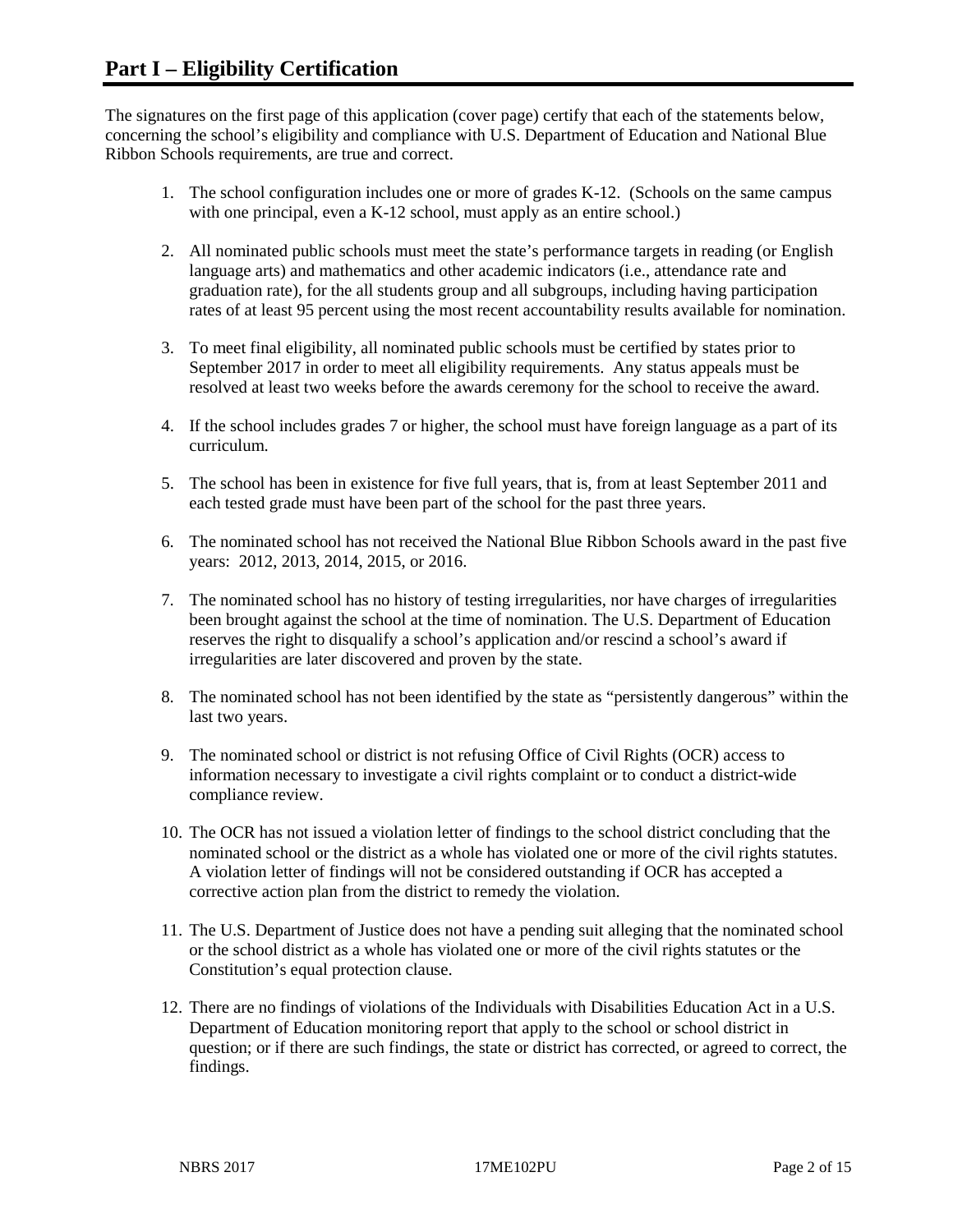#### **Data should be provided for the most recent school year (2016-2017) unless otherwise stated.**

#### **DISTRICT**

1. Number of schools in the district  $1$  Elementary schools (includes K-8) (per district designation): 1 Middle/Junior high schools 1 High schools 0 K-12 schools

3 TOTAL

**SCHOOL** (To be completed by all schools)

- 2. Category that best describes the area where the school is located:
	- [] Urban or large central city [ ] Suburban with characteristics typical of an urban area [X] Suburban [ ] Small city or town in a rural area [ ] Rural
- 3. Number of students as of October 1, 2016 enrolled at each grade level or its equivalent in applying school:

| Grade                           | # of         | # of Females | <b>Grade Total</b> |
|---------------------------------|--------------|--------------|--------------------|
|                                 | <b>Males</b> |              |                    |
| <b>PreK</b>                     | 0            | $\theta$     | 0                  |
| $\mathbf K$                     | 71           | 50           | 121                |
| 1                               | 66           | 60           | 126                |
| $\overline{2}$                  | 78           | 79           | 157                |
| 3                               | 80           | 87           | 167                |
| 4                               | 102          | 80           | 182                |
| 5                               | 85           | 80           | 165                |
| 6                               | 0            | 0            | $\mathbf{\Omega}$  |
| 7                               | 0            | 0            | 0                  |
| 8                               | 0            | 0            | 0                  |
| 9                               | 0            | 0            | 0                  |
| 10                              | 0            | 0            | 0                  |
| 11                              | 0            | 0            | $\mathbf{\Omega}$  |
| 12 or higher                    | 0            | 0            | 0                  |
| <b>Total</b><br><b>Students</b> | 482          | 436          | 918                |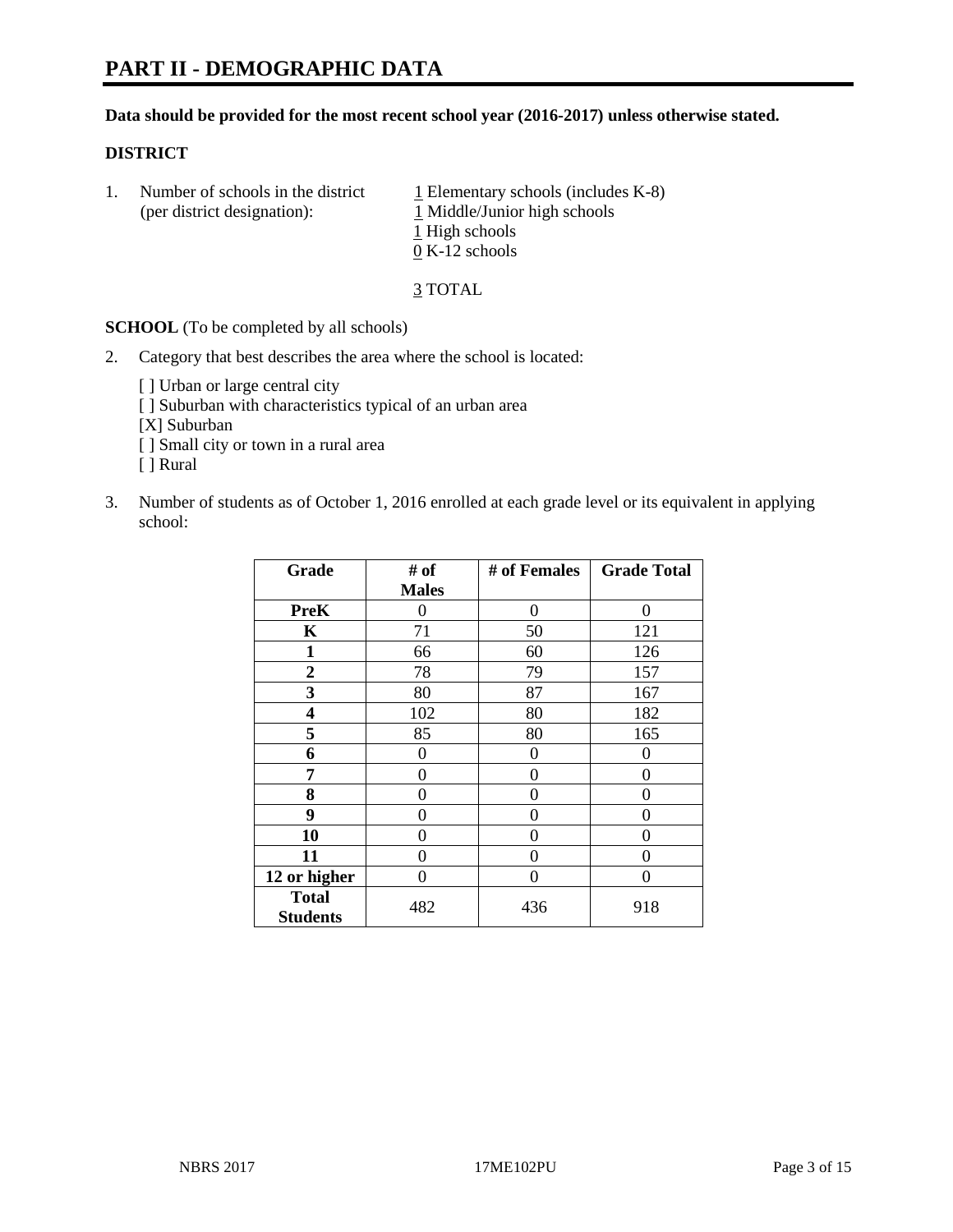4. Racial/ethnic composition of  $1\%$  American Indian or Alaska Native the school:  $4\%$  Asian

 % Black or African American % Hispanic or Latino % Native Hawaiian or Other Pacific Islander 90 % White % Two or more races **100 % Total**

(Only these seven standard categories should be used to report the racial/ethnic composition of your school. The Final Guidance on Maintaining, Collecting, and Reporting Racial and Ethnic Data to the U.S. Department of Education published in the October 19, 2007 *Federal Register* provides definitions for each of the seven categories.)

5. Student turnover, or mobility rate, during the 2015 – 2016 school year: 5%

This rate should be calculated using the grid below. The answer to (6) is the mobility rate.

| <b>Steps For Determining Mobility Rate</b>         | Answer |  |
|----------------------------------------------------|--------|--|
| (1) Number of students who transferred to          |        |  |
| the school after October 1, 2015 until the         | 22     |  |
| end of the 2015-2016 school year                   |        |  |
| (2) Number of students who transferred             |        |  |
| <i>from</i> the school after October 1, 2015 until | 24     |  |
| the end of the 2015-2016 school year               |        |  |
| (3) Total of all transferred students [sum of      | 46     |  |
| rows $(1)$ and $(2)$ ]                             |        |  |
| (4) Total number of students in the school as      | 928    |  |
| of October 1, 2015                                 |        |  |
| (5) Total transferred students in row (3)          | 0.050  |  |
| divided by total students in row (4)               |        |  |
| $(6)$ Amount in row $(5)$ multiplied by 100        | 5      |  |

6. English Language Learners (ELL) in the school:  $2\%$ 

16 Total number ELL

Specify each non-English language represented in the school (separate languages by commas): Arabic, Bengali, Korean, Vietnamese, Spanish, Dutch, Chinese, Croatian, Burmese, Russian,

- 7. Students eligible for free/reduced-priced meals: 6 % Total number students who qualify: 52
- 8. Students receiving special education services: 13 %

123 Total number of students served

Indicate below the number of students with disabilities according to conditions designated in the Individuals with Disabilities Education Act. Do not add additional conditions. It is possible that students may be classified in more than one condition.

| 15 Autism                | 0 Orthopedic Impairment                 |
|--------------------------|-----------------------------------------|
| 0 Deafness               | 27 Other Health Impaired                |
| 0 Deaf-Blindness         | 45 Specific Learning Disability         |
| 5 Emotional Disturbance  | 14 Speech or Language Impairment        |
| 0 Hearing Impairment     | 0 Traumatic Brain Injury                |
| 0 Mental Retardation     | 0 Visual Impairment Including Blindness |
| 16 Multiple Disabilities | 2 Developmentally Delayed               |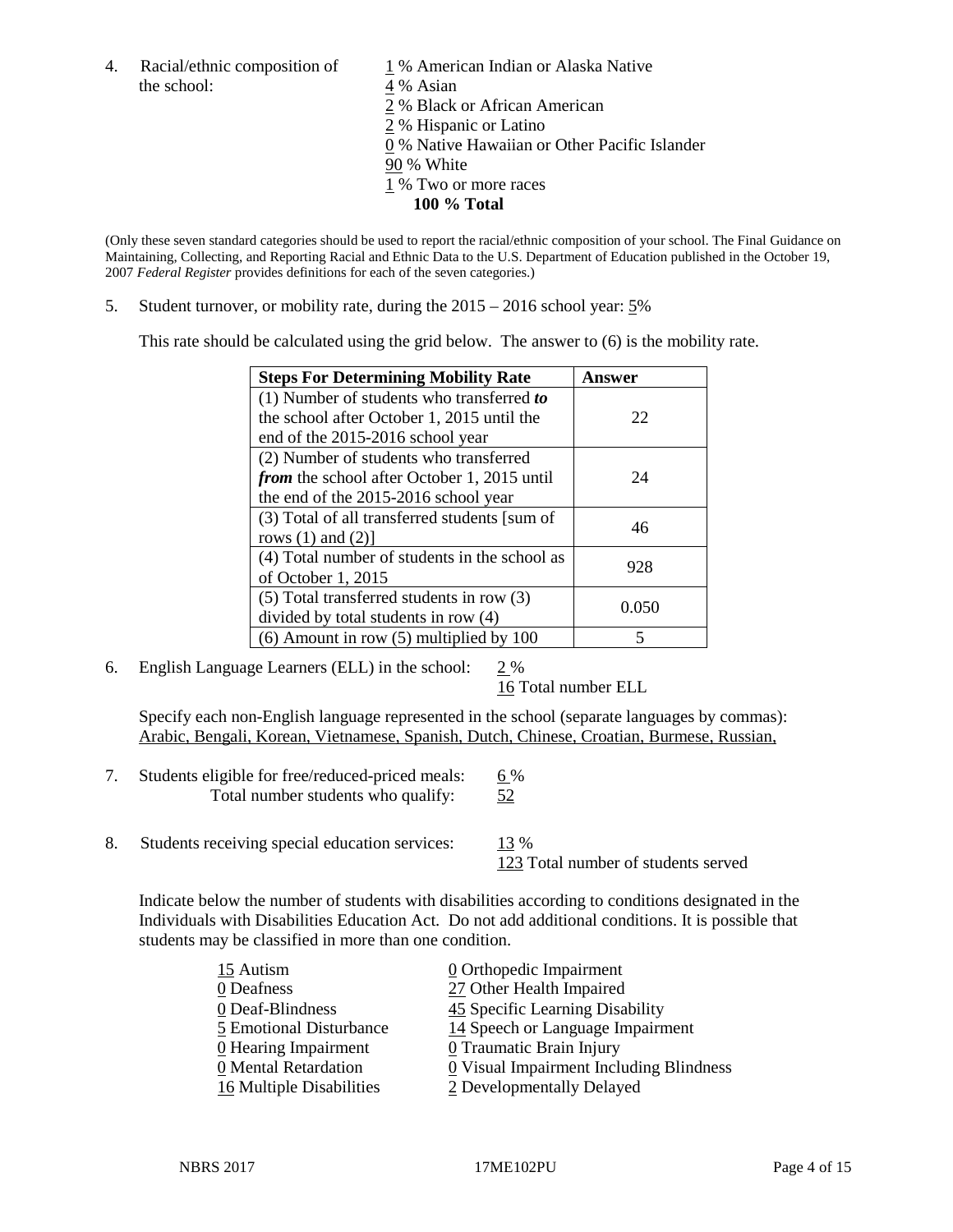- 9. Number of years the principal has been in her/his position at this school:  $1$
- 10. Use Full-Time Equivalents (FTEs), rounded to nearest whole numeral, to indicate the number of school staff in each of the categories below:

|                                        | <b>Number of Staff</b> |
|----------------------------------------|------------------------|
| Administrators                         | 3                      |
| Classroom teachers including those     |                        |
| teaching high school specialty         | 46                     |
| subjects                               |                        |
| Resource teachers/specialists/coaches  |                        |
| e.g., reading, math, science, special  | 27                     |
| education, enrichment, technology,     |                        |
| art, music, physical education, etc.   |                        |
| Paraprofessionals under the            |                        |
| supervision of a licensed professional | 54                     |
| supporting single, group, or classroom |                        |
| students.                              |                        |
| Student support personnel              |                        |
| e.g., guidance counselors, behavior    |                        |
| interventionists, mental/physical      |                        |
| health service providers,              | 11                     |
| psychologists, family engagement       |                        |
| liaisons, career/college attainment    |                        |
| coaches, etc.                          |                        |

- 11. Average student-classroom teacher ratio, that is, the number of students in the school divided by the FTE of classroom teachers, e.g., 22:1 20:1
- 12. Show daily student attendance rates. Only high schools need to supply yearly graduation rates.

| <b>Required Information</b> | 2015-2016 | 2014-2015 | 2013-2014 | 2012-2013 |     |
|-----------------------------|-----------|-----------|-----------|-----------|-----|
| Daily student attendance    | า7%       | 96%       | 96%       | 96%       | 96% |
| High school graduation rate | 0%        | 0%        | 0%        | 9%        | 0%  |

#### 13. **For high schools only, that is, schools ending in grade 12 or higher.**

Show percentages to indicate the post-secondary status of students who graduated in Spring 2016.

| <b>Post-Secondary Status</b>                  |    |
|-----------------------------------------------|----|
| Graduating class size                         |    |
| Enrolled in a 4-year college or university    | 0% |
| Enrolled in a community college               | 0% |
| Enrolled in career/technical training program | 0% |
| Found employment                              | 0% |
| Joined the military or other public service   | 0% |
| Other                                         |    |

14. Indicate whether your school has previously received a National Blue Ribbon Schools award.  $Yes$  No  $X$ 

If yes, select the year in which your school received the award.

15. In a couple of sentences, provide the school's mission or vision statement.

To meet the needs of each child and develop healthy lifelong learners and responsible citizens.

16. **For public schools only**, if the school is a magnet, charter, or choice school, explain how students are chosen to attend.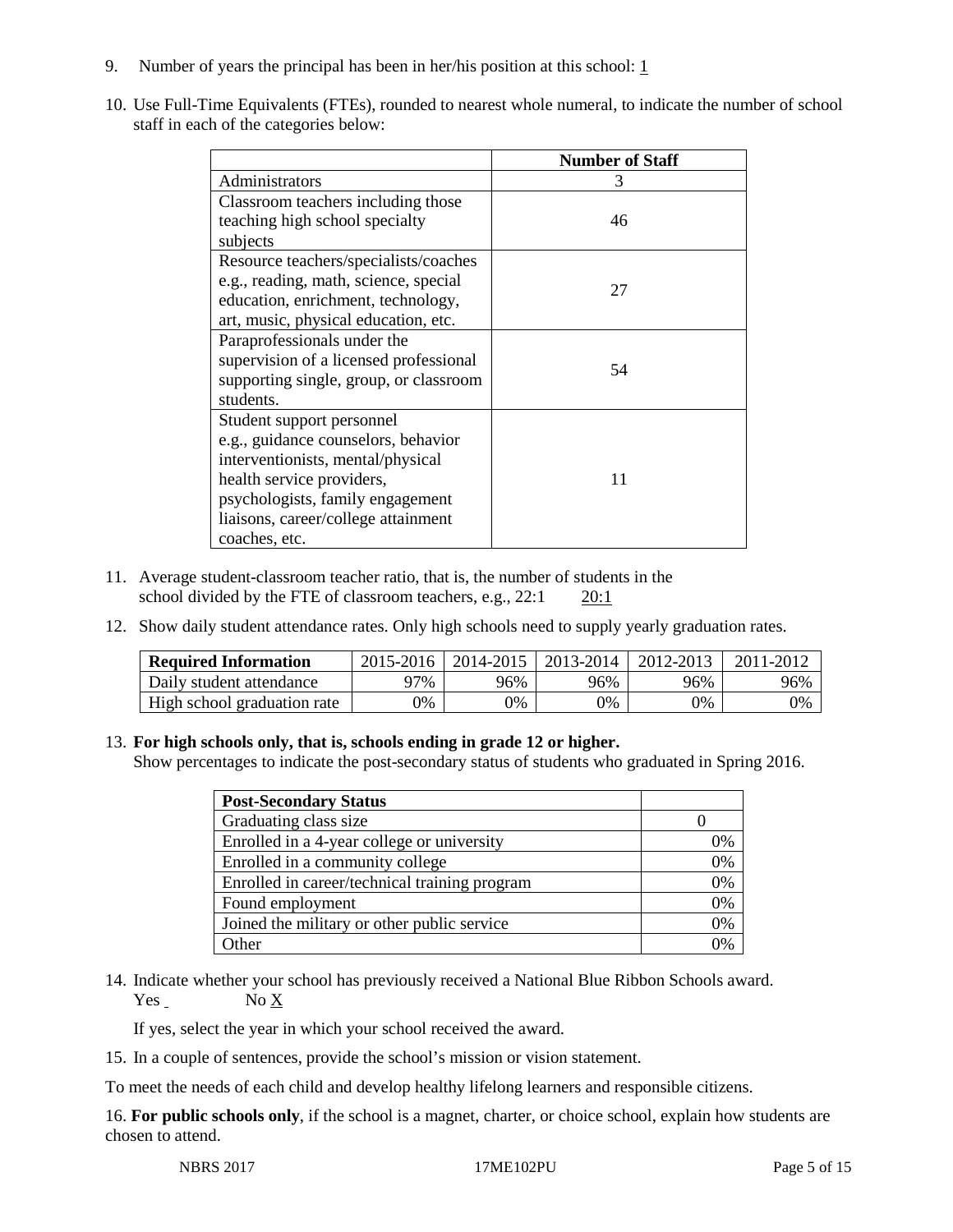# **PART III – SUMMARY**

The town of Falmouth, Maine is situated on the coast of Maine, just north of Portland, Maine's largest city. The town covers 32 square miles, stretching from the coastline to rural areas further inland to the west. Falmouth serves as a bedroom community to Portland, as many residents work in or around the greater Portland area. Our town boasts a local harbor, indoor and outdoor ice skating facilities, golf courses, a medical center, extensive hiking and biking trails, and a host of small shops and restaurants.

Falmouth was settled in the 1600s, originally covering an area that is now Portland, Cape Elizabeth, South Portland, and Westbrook. Total population of the town has grown from about 1,500 in 1900 to 6,000 in 1970, to nearly 12,000 at present. Approximately 25% of the town's population is over 55 years of age, and 19% of our town's population consists of school age children. Approximately 60% of the town's residents hold a college degree, with about 21% of the town's total population holding a graduate degree or professional certification. Falmouth's median household income is about \$67,000. We are a primarily a white collar, suburban town. Our school district enrollment has grown from 1,600 in 1970 to approximately 2,200 at present. And while Falmouth has historically been relatively homogenous, that is slowly beginning to change as Portland's thriving diversity expands outward.

Falmouth public schools are governed by a single municipality. Our school board is made up of seven members and three student representatives from Falmouth High School. The school district has three school buildings, all situated on one campus in the heart of the town's geographic boundary: Falmouth Elementary School, a K-5 elementary school with a student population of 918; Falmouth Middle School, a 6-8 school with a population of 510; and Falmouth High School, a 9-12 school with a student population of 700. Our district's graduation rate is consistently above 90% and our proficiency rates on state assessments are consistently among the top schools in Maine, above 85%. Our district's mascot is the Falmouth Yachtsmen in reference to our proximity to the sea, and nautically themed names are prevalent throughout the district which lends strength to our school district's sense of community.

Incorporated in 2011, Falmouth Elementary School (FES) is relatively young; however it has a rich history steeped in tradition. The union of two schools and the return of fifth grade from the Middle School created the largest elementary school in the state. The transition was guided by a team of representatives from each school who designed the plan to build collaboration and community in a new environment. The shift was an opportunity to be creative, let go of some old identities, and re-align multiple structures and systems, resulting in a new sense of purpose. Our new school building is LEED certified and designed to inspire, as well as to support community, integration of technology, and differentiation of instruction. Of note, the twograde, upper elementary school, Plummer-Motz, won the Blue Ribbon Award in 2005, and the exemplary practices that made it a high performing school were not lost in the transition.

Guided by our Beliefs and Practices Agreement, leaders, faculty and staff at FES are committed to both academic excellence and each child's social, emotional, and physical health. Staff ensure a safe and secure learning environment. Forging strong and authentic relationships with students and families is a priority. Our comprehensive guidance curriculum empowers students to be self-advocates while simultaneously supporting one another in learning. Student play and movement (through Physical Education and recess) are strategically embedded within our daily schedule, and character building is a priority in all grade levels, culminating in the 8 Keys to Excellence program in grade five. We inspire our students to embrace the tenets of our Positive Behavior Interventions and Supports (PBIS) while promoting a positive school climate and culture. One result of these efforts is that fewer than 5% of students have more than one office discipline referrals.

Teachers are committed to improving through professional learning team work, goal setting and professional development. Teachers use classroom practices that cultivate growth mindset, foster student voice and choice, differentiate, and hold students to clear and rigorous learning outcomes aligned with Maine's Learning Results. Teachers have studied and implemented the workshop model of instruction, leading to marked improvements in student writing. Students have rich and diverse learning opportunities: Art, music (with the addition of chorus and band in grade 5), and library skills are part of every child's learning, every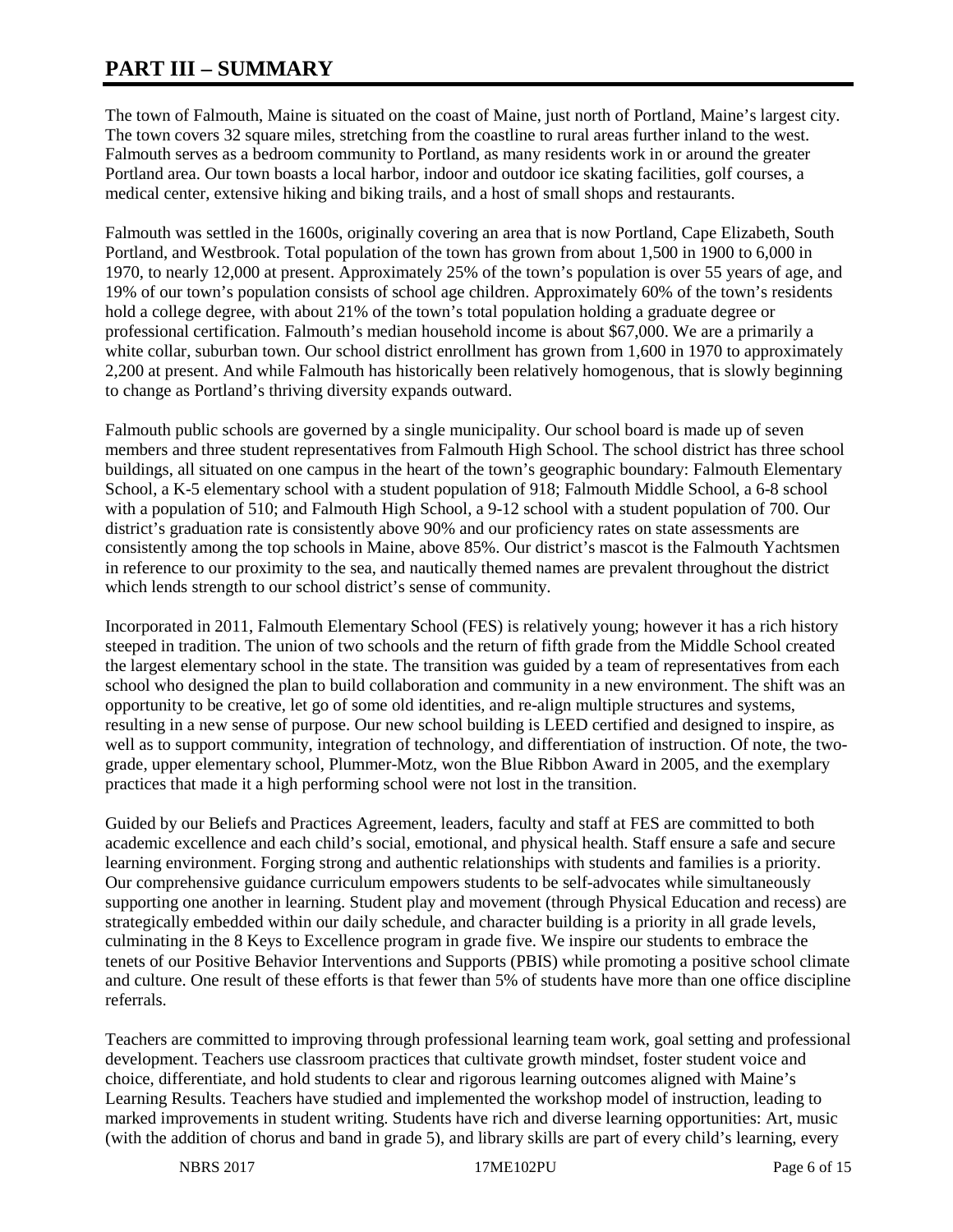year. World Language instruction starts in grade one, and formal computer science classes start in grade three. Students benefit from interdisciplinary learning through the garden/greenhouse and through celebrations such as Arts Nights, Coder Express and Engineering Night. Our RTI (Response to Intervention) process casts a wide net to catch and support the academic and behavioral limitations of our students. We have high attendance rates and high academic performance rates in great part due to these systems and structures.

Students have access to a range of co-curricular activities. Kids Who Care, Civil Rights Team, the Grade 5 - Kindergarten Helper program and a variety of after school programs in physical education, art, math, and theater are offered by the school. The town's Community Programs Department offers many athletic opportunities, and programs like Chess Club, Movie Makers, Imagination Station, and Girls on the Run.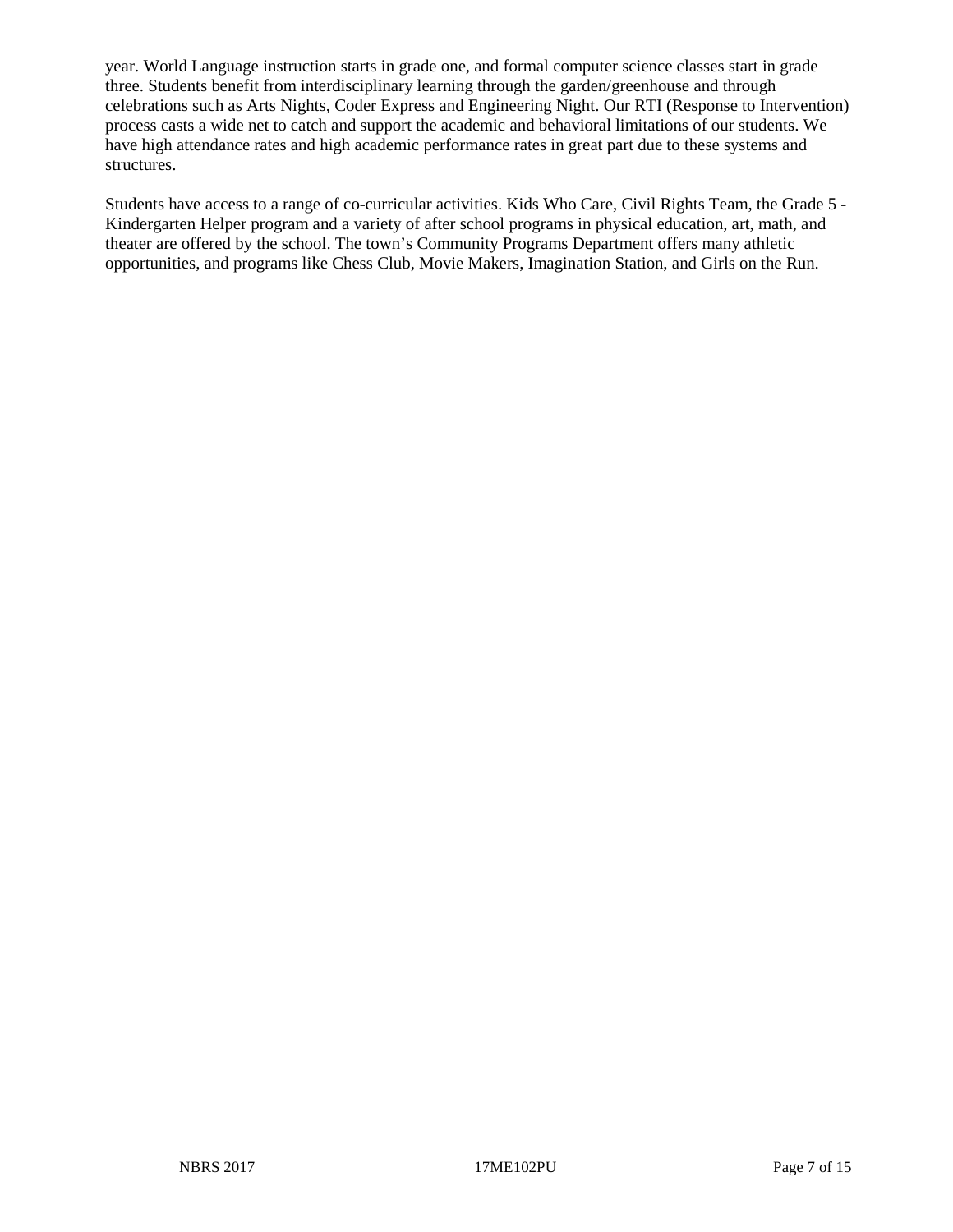## **1. Core Curriculum:**

Falmouth Elementary School teachers plan together and pace instruction similarly to ensure continuity of instruction in each grade. All students receive core instruction in language arts, mathematics, science and social studies. Additional support in reading and mathematics is offered to students identified through our RTI process. Depending on level of need, support is either push in or pull out.

We have a school-wide approach to supporting writers' development across all grades. The workshop model of instruction supports systematic development toward proficiency in the Common Core Standards. Students develop awareness of the importance of details, citing evidence and making claims both verbally and in writing. The reading and thinking work that students do to scrutinize their own writing puts writers on the path to also being analytical readers of literature and informational texts. Our focus on writing has fostered a renewed understanding of the writing/ reading connection.

We invest in early literacy skills through a "jumpstart" program in Kindergarten: a systematic multi-sensory, activity-based approach to teaching the essential pre-requisite literacy skills of letter and sound identification. In grades one through three, literacy instruction is most influenced by the components of Guided Reading and Reading Workshop. Explicit phonics and decoding strategies are taught. "Just right" texts that offer challenges and opportunities for problem solving are chosen to help students expand their strategies with the ultimate goal of reading independently. The Workshop format gives students tools for exploring and comprehending different genres, authors, and texts. Students learn to ask questions, make connections with prior knowledge and previously read texts, and ask questions to clarify comprehension. Strategies for reading informational texts are integrated with science and social studies.

At grades four and five students begin the process of reading to learn. They acquire foundational skills through a focus on analysis of plot, setting, characterization, point of view, conflict, and theme via a variety of genres. They use questioning techniques to improve their response to reading skills. We put strong value on independent reading to foster strength and stamina. The 4th and 5th grade Reading Challenge encourages students to read books from different genres and set personal goals for the number of books they will read.

To support students in becoming powerful mathematical thinkers, we use concrete, real-life examples to introduce key mathematical concepts. We provide repeated exposures to mathematical concepts and skills in an effort to develop students' ability to recall knowledge from long term memory. Students engage with games and verbal activities to practice basic computation skills, to learn procedures and to gain quick access of facts. We offer multiple strategies for problem-solving and online practice programs to accommodate different learning styles. Large and small group work is an integral part of all mathematics learning, and students are expected to share their thinking with others. We offer an accelerated class to fourth and fifth grade students who consistently demonstrate advanced performance in mathematics as determined by classroom assessments, Continental Math League problems, scores on the Northwest Evaluation Association (NWEA), and Maine Educational Assessment (MEA) mathematics tests, as well as teacher recommendations.

We are committed to STEM education and to engaging students with inquiry as they work to meet the Next Generation Science Standards. We are phasing in a new, comprehensive science program called STEMscopes that helps both teachers and students understand the nuances and complexity of the standards. A variety of units from physical, life and earth science expose students to the scientific and engineering practices and crosscutting concepts of the standards. Digital resources, supplemental print, and hands-on activities foster both concrete knowledge development and higher order thinking. The scientific investigations, engineering challenges, and claim-evidence-reasoning assessments have increased student engagement and are easily adapted to meet personal learning styles. Students benefit from making observations and conducting experiments in our gardens, forested property and nearby ocean.

Our Social Studies program (aligned with the Maine Learning Results) is designed to develop understanding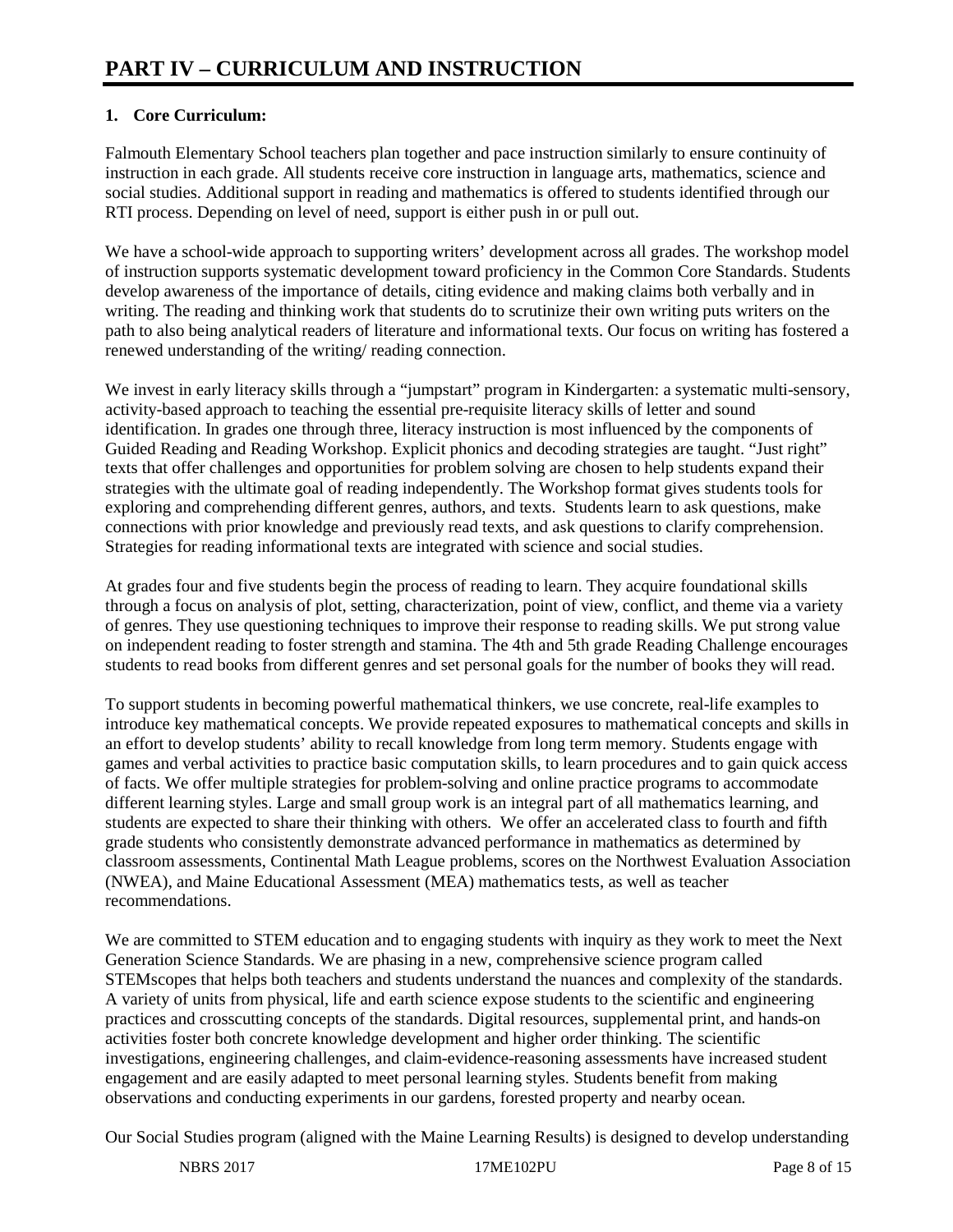of key concepts in the disciplines of geography, history, civics and economics; skills in research and investigation; engagement with authentic application of knowledge and skills. Teachers integrate Social Studies learning with informational text reading, science, and informational or argument writing. Over their time in elementary school, students learn about civic organization, government and law in Falmouth, Maine as well as the United States. Students also study local, state and national history and geography. Some learning focus areas include "Children Around the World", community dialogues, Maine Penobscot tribe experience, National Parks, Maine Museum fieldwork, and the Freedom trail experience.

The Maine Guiding Principles identify important 21st century skills, including civic learning for effective citizenship. Schoolwide Habits of Work rubrics aligned with these principles engage students in regular reflection, goal-setting and feedback on skills ranging from demonstrating respect for the ideas, feeling and property of others, to collaborating effectively. Teachers take seriously elements of the Common Core curriculum that focus on research skills and critical source evaluation. FES service learning opportunities include civil rights awareness, supporting the local food pantry, visits with senior citizens, and more. The guidance curriculum and character education program also directly instruct citizenship skills.

#### **2. Other Curriculum Areas:**

The library is available to students before, during and after school. Students in grades K-3 visit the library each week for literacy-related activities and book check out. 4th and 5th grade classes are on a flexible library schedule. This allows for team teaching and collaboration between the librarian and classroom teachers. Students have access to up-to-date print and digital sources (online databases and digital audio books) at a variety of reading levels. Library classes support the research process (BIG 6 skills). Students also enjoy author and illustrator visits as well as conversations with authors through Skype in our library. The Mock Newbery Book Club is open to all students in grades 4 and 5. 80 readers took part in 2016-2017.

The Visual Arts Program exposes students to Art Appreciation, Drawing, Painting, Sculpture - 3D, and Multicultural Crafts. The intent of the program is to further students' understanding of their world by exploring the various disciplines and works of art both historically and culturally, and enhancing student's ability for self-expression to create another voice. In the K-5 experience, students develop skills in selfmotivation, direction, envisioning, and creating while building self-confidence. All students take art once a week for a period of fifty minutes. Many lessons are integrated with classroom studies, giving the children an opportunity to demonstrate their learning using different media.

Students in grades K-2 participate in music class once each week, grades 3-4 students attend twice per week, and grade 5 students choose to participate in either band or general music. A large percentage of students in grades 4-5 also elect to take chorus during the school day. All performance ensembles (chorus/small group/band) perform for parents three times per year. General music teachers incorporate Kodaly and Orff-Schulwerk into K-5 instruction. Also included in the curriculum is African drumming, recorder instruction, composer study, folk dancing, music elements and vocabulary, and connections to children's literature. Music enrichment activities include trips to youth concerts to hear the Portland Symphony Orchestra and bringing music ensembles to the school (eg. Inkas Wasi-a Peruvian music ensemble, etc.).

All students participate in physical education class twice each week for 30 minutes. The Every Child a Winner Program is our chosen movement education curriculum designed to provide students with developmental movement experiences. Children learn through guided discovery and problem solving, and use their bodies and imaginations in creative expression. Movement concepts are taught through educational games, dance and gymnastics. Collaboration skills are developed through team play. In addition, students have opportunities to engage in outdoor winter activities such as the first grade ice skating program and snowshoeing on our wooded trails. Health and nutrition education is integrated into our PE and counseling / classroom curriculum grades K-4, and taught as a separate class for all students in grade 5.

Our counseling curriculum, aligned with the American School Counseling Association's standards, is implemented by counselors in conjunction with classroom and health teachers. Lesson and group discussion topics focus on prevention and developmental needs of students, and include topics ranging from stress/anxiety to bullying prevention to brain development, to online safety. These topics help FES students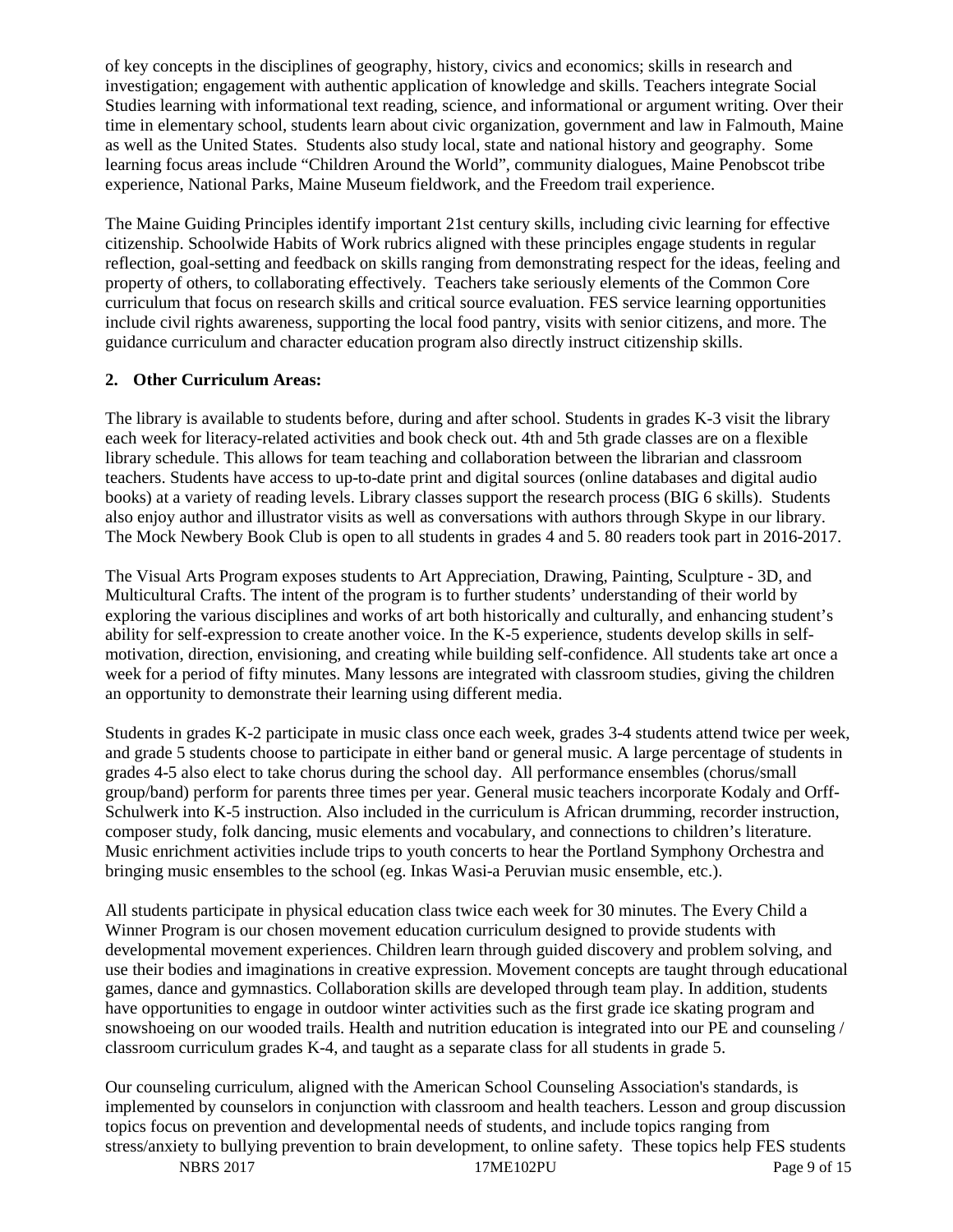develop awareness of the world while learning strategies to navigate life's challenges. Our program also includes individual counseling, small group counseling, and crisis interventions for all students K-5.

Our Spanish program begins in first grade and continues through fifth grade. Classes meet twice per week. Children learn to understand and speak the language through participating in fun, high interest activities. Games, puppet shows, stories and songs are utilized to engage students and our classes are conducted almost exclusively in Spanish. Elements of total physical response, storytelling, and organic world language communication methods are weaved into lessons. Literature also plays a large role as interdisciplinary themes are braided into our lessons in cooperation with classroom teachers. Students develop confidence with speaking and are provided with a strong foundation as they progress to further language study.

All students in grades 3-5 engage in technology class weekly. Classes focus on computer science and design, and students develop sequential thinking skills that serve them in other subjects, including math, writing, and science. They code their own games and applications, create 2D and 3D digital art and receive hands-on exposure to physical technology such as 3D printers and robotics. The classroom setting fosters creativity and collaborative thinking. Work surfaces are erasable white boards and often technology lessons are taught without devices, fostering a deeper understanding of how the technology works. The Hour of Code campaign, embraced by teachers, students and administrators for the past four school years, has greatly increased the knowledge base of our staff and students.

#### **3. Instructional Methods, Interventions, and Assessments:**

Team collaborative planning ensures that teachers include a range of best practices in their instruction. These include and range from turn and talk strategies, mini-lessons, whole group learning, small-group learning, 1:1 conferring, student choice and multiple pathways, workstations, reflection and goal-setting, visible learning and feedback techniques, and strategies to build stamina. Extensive formative assessment helps us ensure student learning, and we continue to develop valid and reliable summative classroom assessments to monitor student progress toward meeting standards. Teachers are growing increasingly skilled at employing growth mindset strategies that teach students how effort and persistence, rather than innate ability, can produce success. When a student says, "I'm not good at math," the teacher responds: "You're not good at that math problem yet, however, with practice and effort, you will get there." Practice, seeing mistakes as part of learning, and emphasis on positive teacher language are part of shifting student self-perceptions.

Teachers also use technology extensively to support student learning. In Kindergarten through Grade 5, students have access to 1:1 computer devices for use in a blended learning model. Students benefit from applications such as Dreambox and Lexia to engage in differentiated math and reading practice. Students demonstrate their understanding using applications like Explain Everything to share their thinking. And Students interact with their teachers through Google Classroom in demonstrating learning and receiving feedback. Students capture videos, photos, drawings and learning links to support their individual learning.

We screen all grades universally three times a year with both reading and math probes using scientifically based external assessments. Math unit tests, on-demand writing prompts and Benchmark Assessment System reading levels, as well as other common content area assessments are also used to document and monitor student learning. Starting in grade three we use two different standardized assessments to evaluate students; the Northwest Evaluation Association Measures of Academic Progress (NWEA MAP) to measure student growth in math and reading, and the Maine Education Assessment (MEA) to evaluate student learning in math, reading, writing (grades 3-5) and science (grade 5). These various data points, triangulated with teacher input, help us to identify both students who may have lagging skills as well as students who are performing above grade level. Teachers also rely on perceptual and formative assessment data to identify students who are struggling with either academic or social/emotional challenges. Data is examined at regular intervals to determine growth.

Our First Tier of intervention is the classroom, where teachers employ academic differentiation practices including workshops/flexible groupings, extension or remediation tasks, and individualized learning opportunities. Teachers are also skilled at employing a range of behavioral interventions. Teams of teachers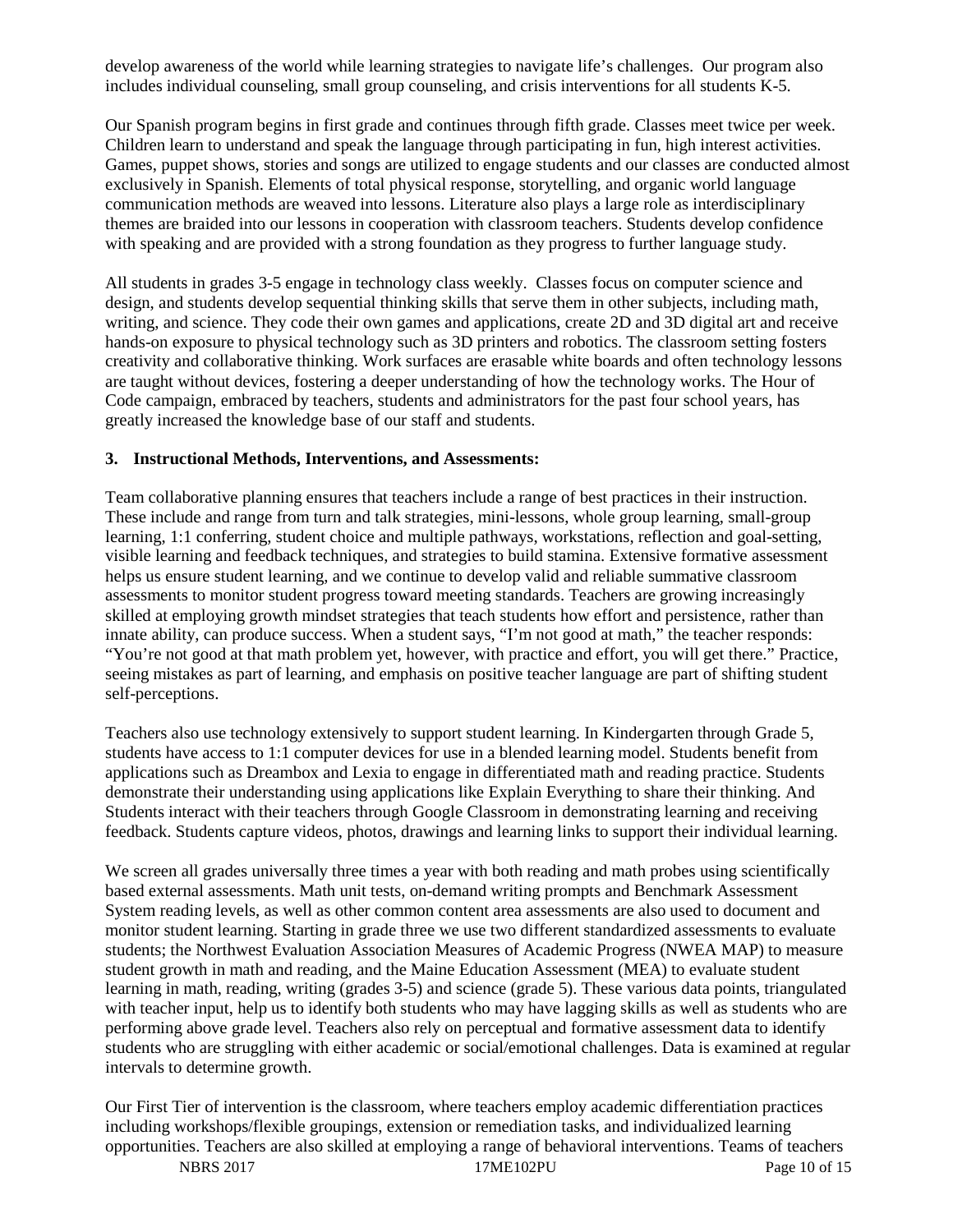confer regularly and formally, in collaboration with RTI and Special Education specialists, about strategies to help meet the needs of various students.

Students who continue to struggle receive Tier Two or Tier Three support from RTI Teachers and Educational Technicians, with a combination of pullout and push in support. While scheduling can be challenging, ensuring student learning is a priority for everyone. The success of our Tier Two program in particular is evidenced by the number of students who receive support for lagging skills, are released back to their classroom, and do not need support again.

The strong communication between RTI and Special Education specialists ensures appropriate referrals based on meaningful data. Our Special Educators are strongly guided by the belief that the goal for all Special Education students is to equip them with the skills and strategies to be successful and independent. We successfully dismiss students from Special Education each year, and the number of Special Education students who meet or exceed the standard on state testing far exceeds the state average.

The FES school counselors regularly consult with administrators, teachers and parents. Extensive time is spent with families and/or caregivers in an effort to help problem solve, create success plans for students, offer advice for challenges in classroom and at home, offer outside referrals to private clinicians, and many other consultation topics. Student behavior referrals are incredibly few in number, and student learning, rather than behavioral challenges, are the primary focus.

A district-wide committee of teachers and administrators works to ensure that the very best practices are utilized in order to discover those children with exceptional ability and, eventually, their subsequent need for special programming. The Seminar program provides a learning environment for grades 4 and 5, which enriches, accelerates, and extends the Falmouth School Department curriculum as well as provides specialized social /emotional support for gifted learners. A separate program accelerates those who have an exceptional academic aptitude in Mathematics.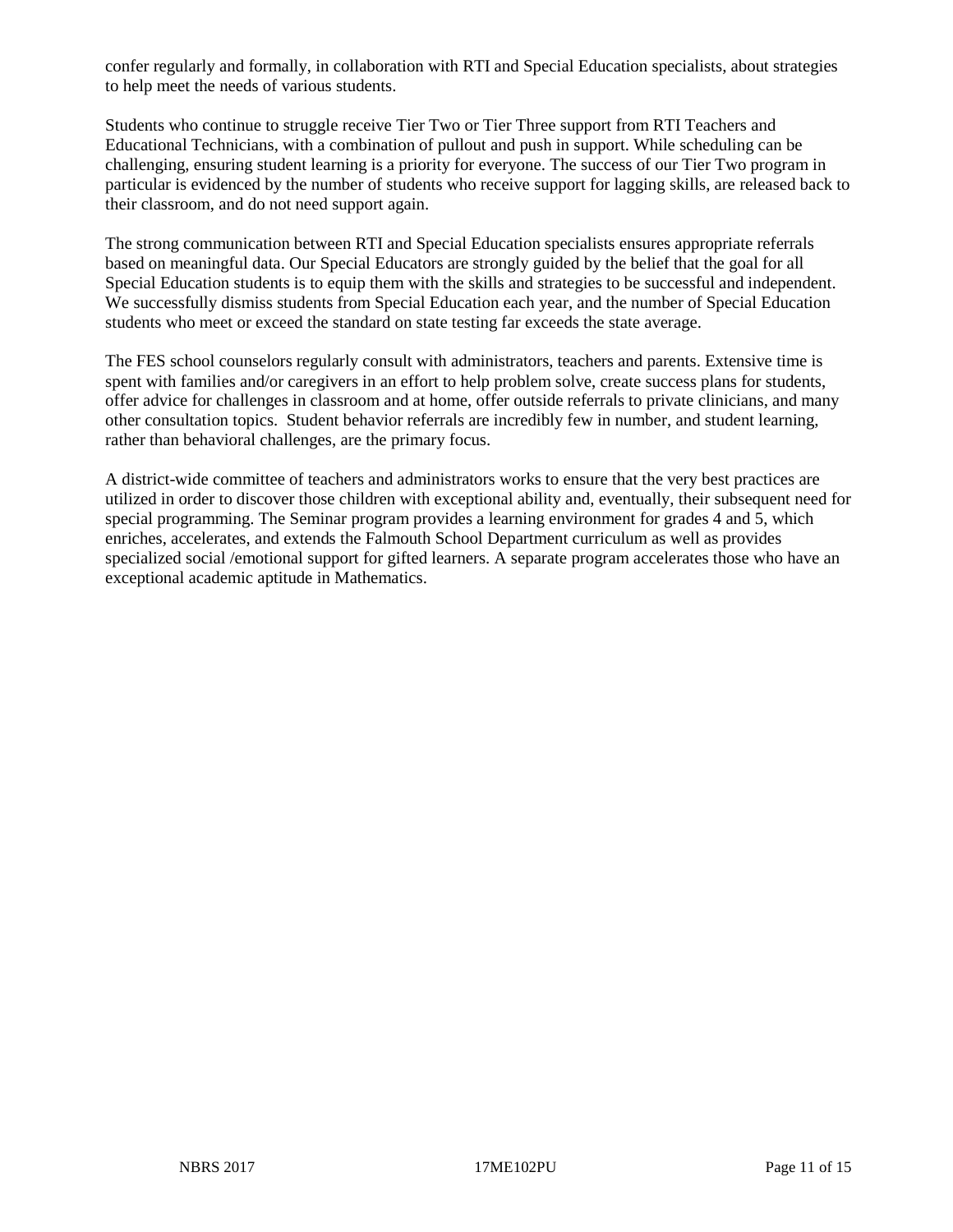## **1. School Climate/Culture:**

George Courous (2016) suggests, "when forward-thinking schools encourage today's learners to become creators and leaders they in turn will create a better world." When you walk the hallways and visit the classrooms of Falmouth Elementary School Courous' vision is alive and radiating throughout the building. The classroom structures in place empower and motivate students to become active learners in their environment. Through the Writers, Readers and Math workshop model our students are offered differentiated learning opportunities. Students celebrate their strengths and set their own growth goals in all content areas using reflective practice. Furthermore, our school culture embraces Carol Dweck's growth mindset model. Through assemblies, daily announcements, and classroom teachings our community of learners- adults and children, believe in the power of YET and recognize the importance of positive thinking to reach desired goals. We also believe in three core values… being respectful, responsible, and safe to promote a climate that supports everybody.

Our School Culture and Climate Team comprised of administrators, teachers and staff meet regularly to monitor school climate and support the implementation of initiatives that empower staff and students to work together in a positive manner. School counselors teach comprehensive lessons to all grade levels and provide emotional / social support through groups and individual work with students. Celebrations for citizenship and academics take place in classrooms throughout the school on an ongoing basis. Every Monday we recognize our K-5 "Stars of the Week" for being safe, respectful and responsible. All of the "Stars" have an opportunity to meet with "Casco the Sea Star" our school mascot, who is a role model 5th grader, have their picture taken, and receive an award that is displayed in our showcase.

There is a strong focus on community at FES. Our upper level students are "Reading Buddies" for younger students and also serve as "Kindergarten Helpers". Many students are involved in the "Kids Who Care" community service program and the "Civil Rights Team" that promote and support a safe and caring school. These and other initiatives provide our students with a sense of belonging and citizenship.

Moreover, our staff are highly valued and supported in the important work that they do. Collaborative processes exist that allow for staff voice and ownership in curricular and school culture initiatives. Our staff meetings begin with a celebration where colleagues voice gratitude towards one another. An appreciation board in the staff room provides a weekly venue to recognize one another for their work. The ownership and authentic relationships that are built at FES invest students and staff in the positive culture and climate that exists here. As a result, when people visit our school they will often share how polite, respectful and welcoming our school is. It makes us proud that our students and staff all feel known, valued, and treasured as members of our community.

## **2. Engaging Families and Community:**

Sharing our school vision, learning initiatives, successes and challenges with our families and community members is the first step in building a trusting partnership. We believe that it takes a village to educate the whole child and we rely on our partnerships with parents and community members to promote successful learning opportunities for our K-5 students. Parents are kept well informed of their child's learning and classroom needs through parent-teacher-student conferences, informational events, teacher emails, blogs, websites, classroom newsletters and a variety of specialized reports such as: Response to Intervention, Gifted and Talented, and Special Education updates. Our parents are highly involved in our school whether it is volunteering in their child's classroom, helping in the lunchroom, chaperoning field trips or attending a multitude of learning celebrations. Our parents also receive weekly school-wide news through the Principal Notes, updated school and district web pages, Board reports and Twitter feeds.

To gain a better perspective on the parent's whole school experience we invite our parents to attend Parent Partnership meetings. Our agendas focus on a variety of school celebrations, wonders, budget information and collaborative problem solving time. Our parents provide much needed information to help us enhance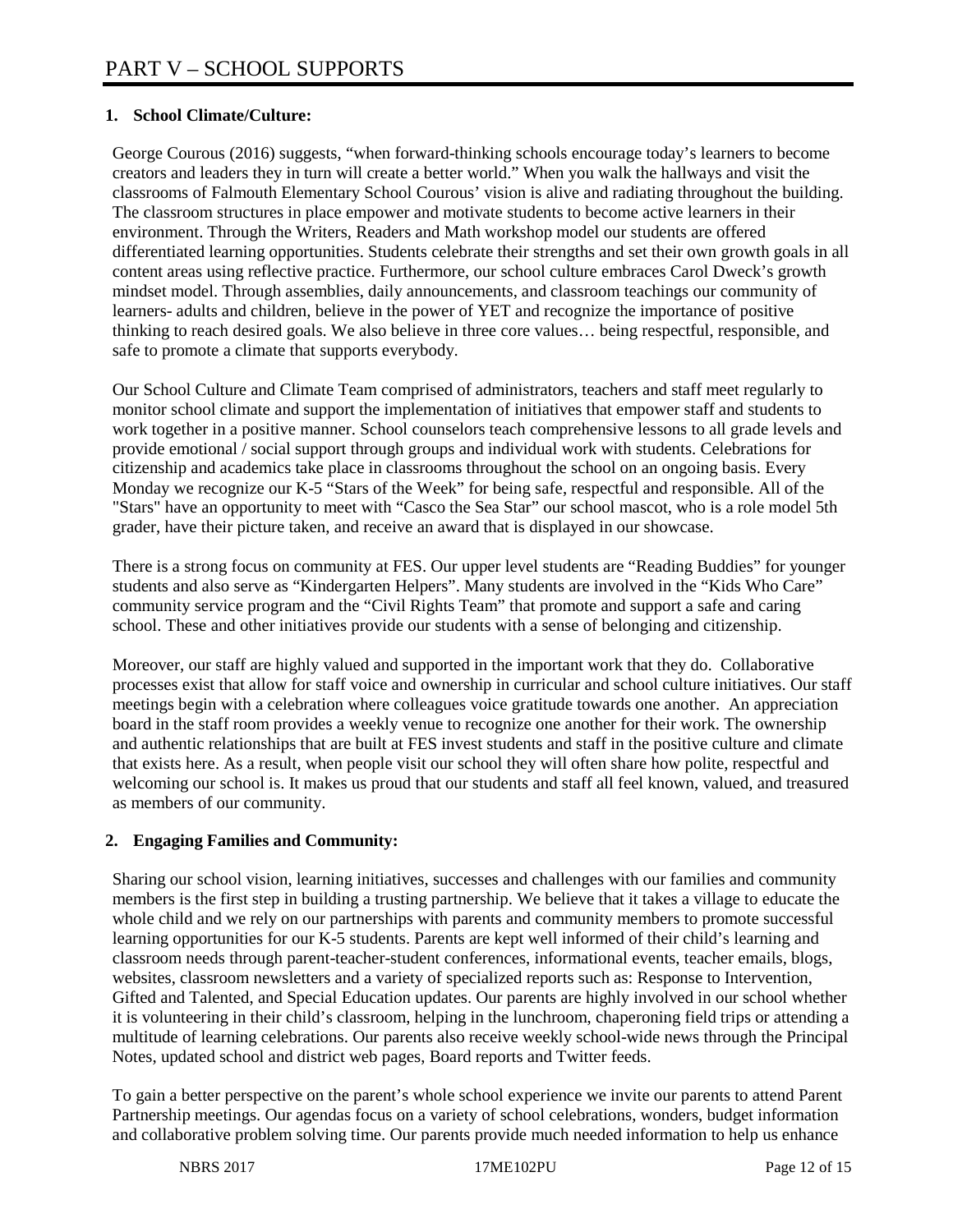our supports, instructional practices, communication as well as helping their child have a successful learning journey. Obtaining this parent feedback has recently helped our proficiency based reporting committee create a new progress report that is parent-friendly, housed online for parents to monitor their child's growth over time, and it is aligned with our beliefs and learning targets.

Another special community partnership that greatly benefits our students' growth and school success happens with our middle and high school service-learning students. Not a school day passes that these older students / role models are not supporting our young learners. They volunteer to be "Big Buddies" for students in need of emotional support, "Band Buddies" for our first year band students, recess helpers and classroom volunteers. We are also fortunate to have a supportive Parent Teacher Organization that works collectively with us to promote whole school and community events such as the Color Run, Ice Cream Social, Harvest Festival, and much more. Additionally, we have an endearing relationship with our local seniors who live in an elderly housing facility called Ocean View. Our students visit their grand-buddies monthly to make crafts, play games, sing, read and enrich each other's day. These experiences promote citizenship and emotional well being for our young learners. The proof is in the pudding, we average over 95% compliance in positive and wanted behaviors for our school population! We are also fortunate to have other partnerships with our local food pantry, Falmouth Land Trust, and preschools to afford our learners with a well-rounded school experience that nurtures not only their academic minds but also their hearts.

#### **3. Professional Development:**

Falmouth Elementary School is committed to the district's Beliefs and Practices, and the foundations that underpin them: collaboration and innovation. Professional learning is designed to enhance student learning and academic performance, and to improve the social, emotional, and mental well-being of students. Professional development is also differentiated to meet individual teachers' needs as well as the needs of the school and district as a whole. Monthly staff meetings are used to provide ongoing professional learning to support school and district vision. This year's focus has been on cultivating growth mindset in students and staff, in relation to both academic instruction and behavioral intervention. This has tied in well to the broader district goal around innovative strategies to improve learning. All teachers received a copy of the book The Innovator's Mindset, by George Couros, to start their year; and this has been a point of discussion and reference throughout the year. Administration has received positive feedback from "walk and talks", "staff surveys", and "classroom visits" that our community of thinkers are much more inclined to keep an open mind when learning something new and to see that failures often lead to ultimate success.

Additionally, our professional growth model involves teams of teachers writing SMART goals related to student growth (using baseline data), and related to improvement of professional practice. These goals serve as the focus for professional development throughout the year. Teachers meet regularly in Professional Learning Teams (PLTs) based on grade level or content focus to pursue action plans related to their goals. These action plans involve teachers in new learning related to curriculum, instruction and assessment; examination of student work and data to guide instruction; and unit or lesson planning. Grade level teams meet once per week during the school day, and PLT teams meet twice per month after school. Although there is a designated facilitator of each team, all group members share responsibility for carrying out goals and contributing ideas and work. PLT leaders from each team meet together regularly to have vertical conversations about curriculum and instruction. Grade-level teams also meet once or more per month to analyze universal screening data, discuss students of concern, and confer with RTI specialists about the progress of striving students.

This year, grade-level teams constructed goals around the improvement of writing instruction and implementation of the Lucy Calkins Writer's Workshop (also a school goal). Each grade level team had the opportunity to work with a Writer's Workshop/literacy consultant on-site for 10 days over the course of the year. This investment of time and monetary resources significantly increased our students' writing abilities not only in writing, but also in the reading-writing connection and in student engagement. Moreover, this professional development enhanced teacher collaboration, delivery of instruction through in-class modeling and shared teaching as well as reflective practice.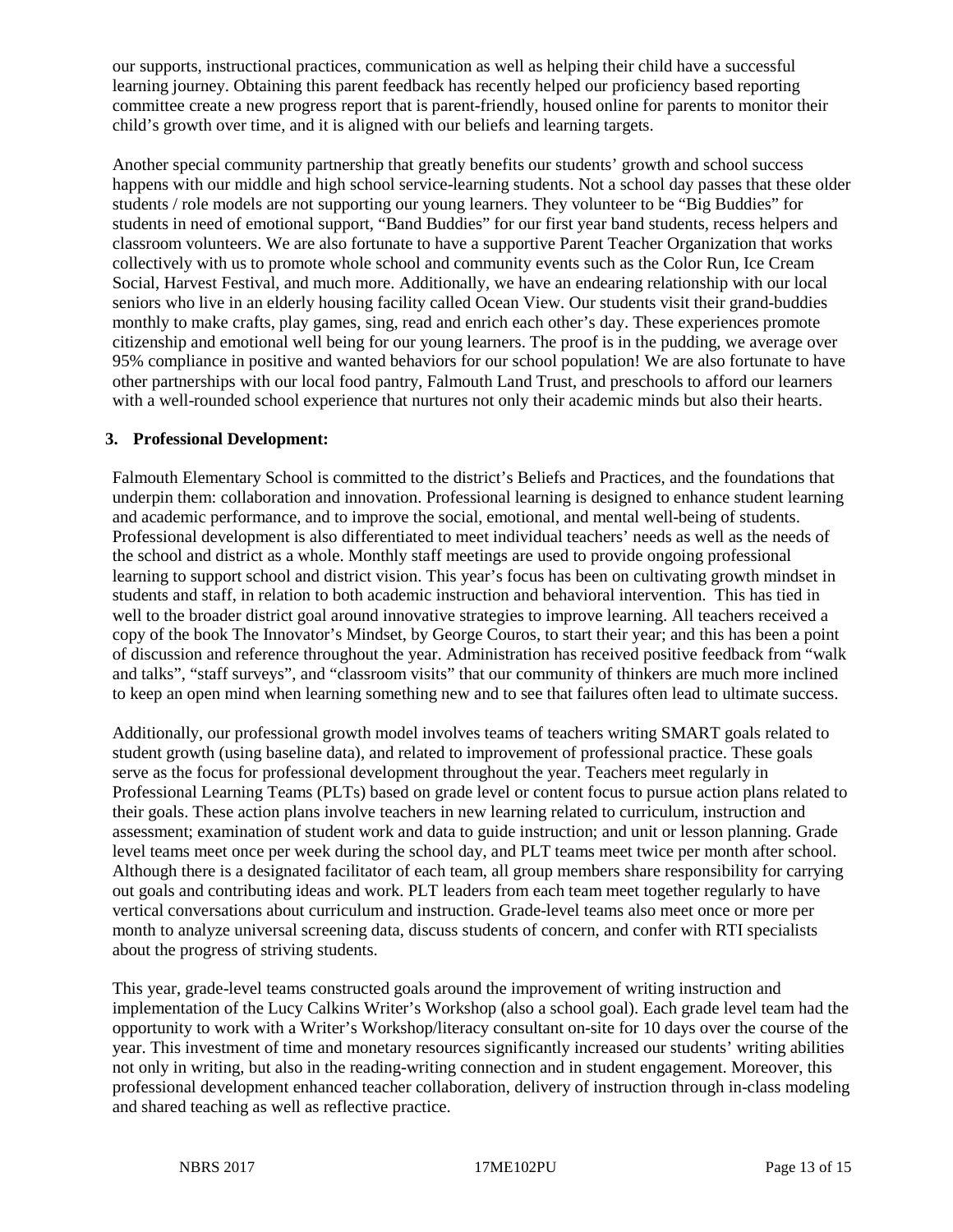#### **4. School Leadership:**

At Falmouth Elementary School we believe in leadership density in service of our common mission. Administrators see their roles as working collaboratively to support students in optimizing their learning and to support staff in doing their jobs to the best of their ability. Leadership is dispersed throughout the school, and leaders and administrators meet regularly to ensure that communication is constant, clear and two-way. Decision-making is grounded in what we believe is in the best interests of our students, and we take great care to involve the voices of all constituent groups (staff, students, parents, district) as appropriate, to provide input and develop direction. Structured meetings, surveys, focus groups and other opportunities to build shared vision support this.

The School Leadership Team (Principal, 2 Assistant Principals, Learning Strategist and District Director of Learning) meets weekly to address challenges around curriculum, instruction and assessment. The team sets a SMART goal aligned to the district goal that relates directly to the improvement of student learning, and develops an action plan for the year. This year's goal was based on improvement of student writing scores and included a collection of baseline and summative data. The action plan has involved systematic support of teacher teams to work with a consultant, do lesson study, analyze student work and prepare instruction. Together we promote common protocols that support a positive school environment to ensure our students feel safe and have a sense of belonging, which in turn improves student achievement and social responsibility. We also believe in doing what is best and right for our learners. This may involve instructional change and our leadership recognizes that change can be difficult. When change is needed, we ask for our members to think innovatively and to keep an open mind. Ultimately, our leadership team and broader faculty understands that strong student learning and a healthy school environment is the end goal, because this is our shared purpose it unites us. We always ask the question, "Is this best for our learners?" "Is this best for children?"

Teacher leaders guide our grade level teams (GLT) and professional learning teams (PLT). These leaders meet regularly with building and district administrators to set goals, reflect on progress, troubleshoot challenges and develop leadership. Leaders develop plans related not only to matters of management (budget, schedule, assessment planning, etc.) but more importantly to matters of curriculum and instruction. With support, they guide their teams in professional learning, analysis of student work, lesson study and unit planning. Our instructional strategist leader meets with teaching teams approximately once a month to discuss students in need, whether academic or emotional. Teachers use this opportunity to brainstorm solutions for struggling students and contribute to the planning of their success. The school counselors and principals, as well as the District Director of Learning, take part in regular teacher team meetings as well.

Each of our teacher leaders offers unique talents, and we believe we are better because we thoughtfully utilize and appreciate each leader's gifts. We also work to empower teachers throughout the building to take on leadership roles in their areas of passion. Additionally, we embrace leadership with integrity, trust, respect and a commitment to excellence. This approach is modeled throughout our school and students and staff bring these principles to life with their daily actions.